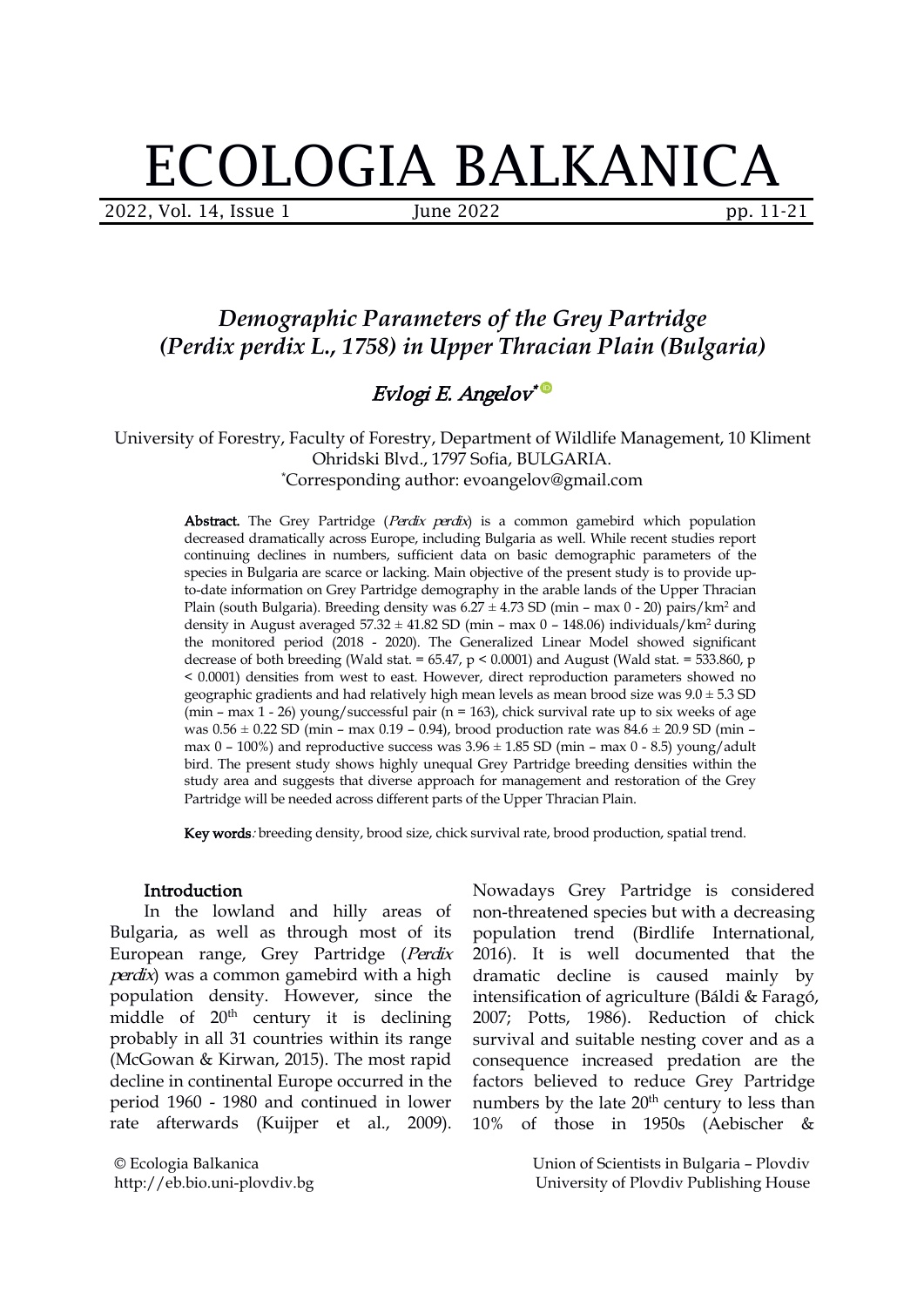Kavanagh, 1997). Over the last two decades Grey Partridge densities remain under 5 pairs/km<sup>2</sup> over the most lowland territories in many European countries (Bro et al., 2005; Newson et al., 2005; Panek, 2006; Ronnenberg et al., 2016;Šálek et al., 2002) while breeding densities  $> 20$  pairs/ $km<sup>2</sup>$  are scarce and derived from local habitat factors more likely established by chance (Bro et al., 2005; Šálek et al., 2004). Recently reported continuing decrease in some reproduction parameters of the species (Panek, 2019). Breeding density, reproductive success, brood production and chick survival rate are amongst the most important demographic parameters indicating the adverse effects of modern agriculture on Grey Partridge populations. Therefore, they have been studied across Europe either to estimate population status and determine the causes of decline (Bro et al., 2005; Panek, 2019; Potts & Aebischer, 1995) or to plan and assess improvement measures (Buckley et al., 2021; Ewald et al., 2012).

Decline of Grey Partridge population has been observed in Bulgaria as well. In the middle of the 20<sup>th</sup> century the species was research and ma described as common in plains and low mountains of the country (Patev, 1950) and during the first half of the 1980s breeding population reached about 600 000 ind. (Simeonov et al., 1990). Decrease in Grey Partridge numbers took place afterwards and two independent studies reported estimates of 20000 – 30000 pairs in 2004 (Nankinov et al., 2004) and 10000 - 25000 pairs in 2007 (Gerasimov & Mitev, 2007). Detailed data on breeding density and reproductive parameters of the Grey Plovdiv, Stara Zagora and Haskovo Partridge in Bulgaria are currently missing apart from a study in Sakar Mountain in which low breeding densities  $(1.23 \pm 0.19)$ pairs/km<sup>2</sup>) and a reproductive success of 2.97 young/adult individual are reported (Gruychev & Angelov, 2019). In Bulgaria, the

results from long-term studies show the season at the end of November) and the Grey Partridge is subject to hunting (Hunting and Game Preservation Act, 2000) and it is one of the most preferred gamebirds by Bulgarian hunters, especially in lowland hunting districts of the country. In attempt to maintain sustainable harvest of the species, each year the hunting clubs set hunting bag limits based on the estimated spring density, theoretical reproductive success, expected winter losses (after closing target density for the next spring.

effectiveness of applied habitat paper is to present up-to-date information on No[wa](https://orcid.org/0000-0002-8522-3769)days, the western parts of the Upper Thracian Plain are believed to sustain one of highest Grey Partridge densities in Bulgaria but over the last 30 years there are no published data on basic demographic parameters of the species in this part of the country. Over this period major changes in agricultural practices took place, especially after Bulgaria joined the EU in 2007, but their influence on the population dynamics of the species remains unclear. The aim of this Grey Partridge density and reproduction parameters of the population in the Upper Thracian Plain as a basis for current population status assessment and adequate research and management planning.

## Materials and Methods

## Study area

The study area is located in the Upper Thracian Plain (South Bulgaria) (Fig. 1) and covers a total of 4869 km<sup>2</sup> . It is enclosed between the foothills of Sredna Gora Mountain to the north and the Rhodope Mountain to the south. The eastern limit of the study area is defined by Sazliyka River. The surveyed territory falls into Pazardzhik, provinces. The elevation varies between 130 a.s.l. Woodlands occur sporadically and the landscape is comprised mostly of arable land dominated by cereal (mainly wheat and barley) and oilseed (sunflower being most common) crops.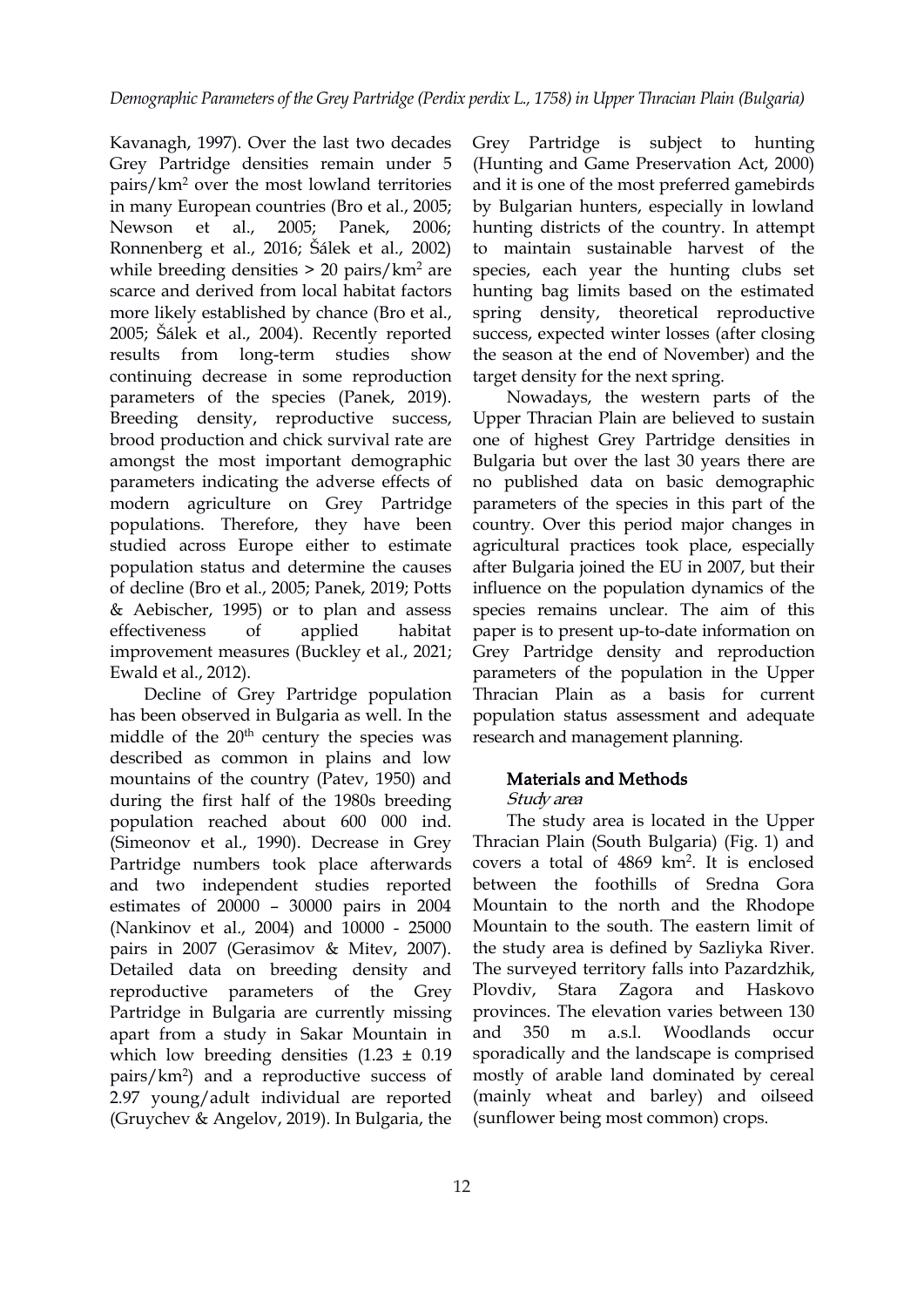

Fig. 1. Study area map. The transects are numbered according to their longitudinal distance from westernmost point of the study area. (Country borders on locator map are adapted from UNICEF (2019), under CC [BY-IGO;](https://creativecommons.org/licenses/by/3.0/igo/legalcode) Map tiles by [Stamen](http://stamen.com) Design (2021), under [CC](http://creativecommons.org/licenses/by/3.0) BY 3.0. Data by [OpenStreetMap,](http://openstreetmap.org) under [ODbL](http://www.openstreetmap.org/copyright)).

#### Breeding density

The breeding density of the Grey Partridge in the study area was estimated by a total of 25 line transects with average length of  $5.13 \pm 1.94$  (min – max  $2.10 - 8.89$ ) km and width of 200 m (100 m on each side of the route). Playback calls were used alongside the transects in order to increase the detectability of Grey Partridges (Gruychev & Angelov, 2019; Rosin et al., 2010). The volume of the speaker was adjusted so that the sound was audible at about 100 m distance and the male partridge song was played every 200 m, thus covering the whole area of the transect. Each transect was visited at least twice from beginning of March to 10<sup>th</sup> of May between 2018 and 2020 in order to collect sufficient

data. When playback is used during census even one visit on the transect could be enough as the vocal activity of male partridges remain relatively constant in March and April (Panek, 1998). The Grey Partridge density was determined by transforming the maximum number of counted pairs relative to  $1 \text{ km}^2$  area (Bibby et al., 1992).

#### Summer census

<sup>th</sup> of May between transects (7 and 13) were visited in 2019 and Surveys during the period mid-July to mid-August were carried out on part of the transects used to estimate Grey Partridge density in the spring (Fig. 1). Fifteen sites were monitored between 2018-2020 and two 2020, thus a total of seventeen sites were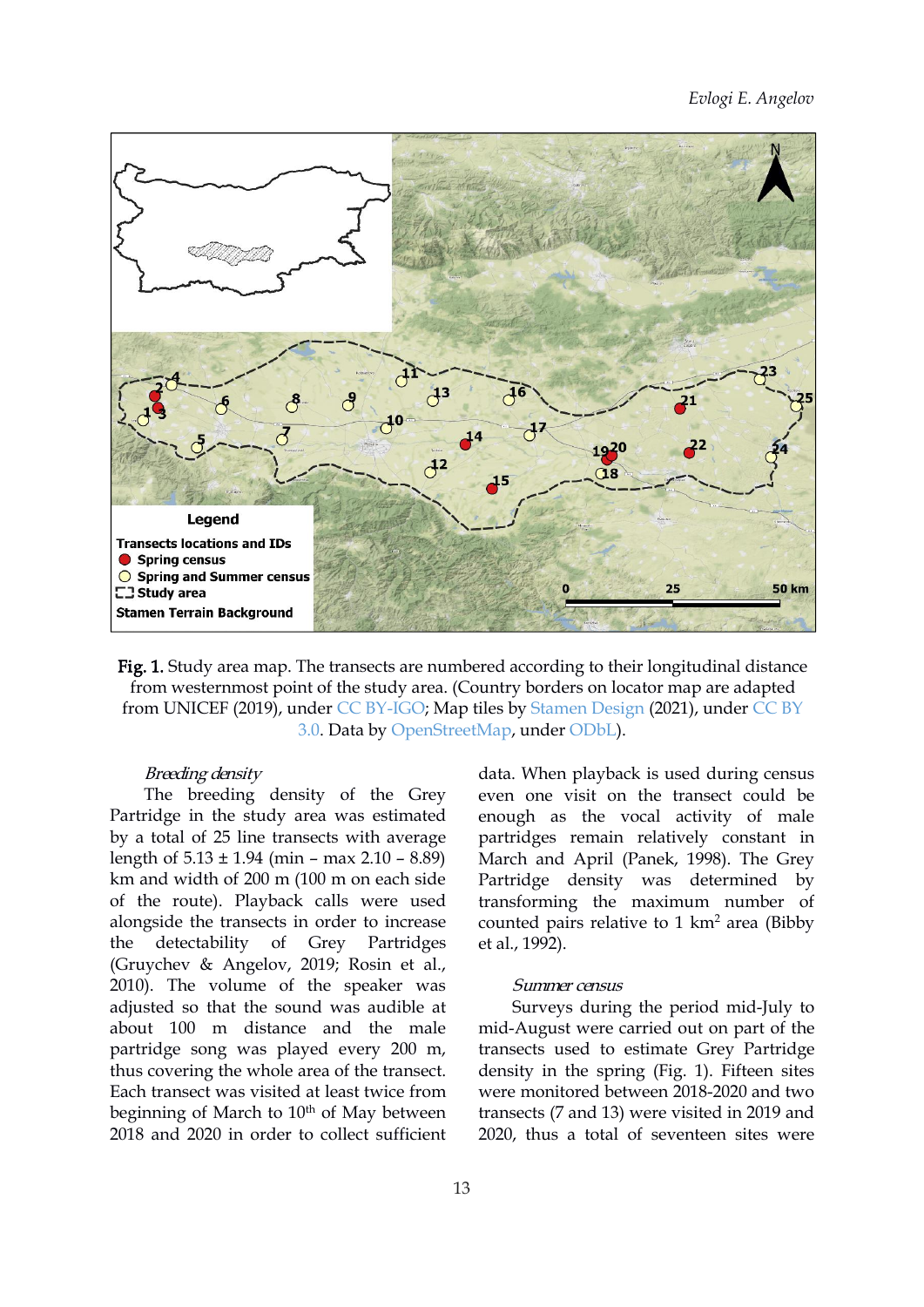censused in summer over the study period. The selection of transects to be surveyed in the summer and the number of visits on each of variation of estimated them were chosen in such a way that at least 30 – 40% of females counted in the spring had been observed in the summer (Bro et al.,2003). Trained hunting dog was used to flush the birds and thus increasing their detectability (Bibby et al., 1992). For every flock observed the number of young and adult birds were recorded. In order to assess the breeding success of the Grey Partridge during the monitored period four basic reproduction parameters were calculated. Brood production rate (BPR) was determined by the percent of pairs that have successfully reproduced, i.e. reared at least one chick during the survey. Brood size was calculated as arithmetic mean of number of young in each observed flock. Reproductive success was determined by the young-to-old ratio (including unsuccessful pairs) on surveyed sites (Rosin et al.,2010). The chick survival rate (CSR) up to six weeks of age was calculated according formulae proposed by Potts (1986), where CSR =  $0.03665$ (geometric mean brood size)<sup>1,293</sup> when geometric brood size < 10 and CSR = (geometric mean brood size)/13,84 when geometric brood size > 10.

The data collected during the summer censuses was used to estimate the August density of the Grey Partridge in the study area. The transect width was set on a total of 100 m (50 m on each side of the routes) as this was the mean distancing of the dog from the route. Given the census area and the number of recorded individuals, the August density was calculated as individuals/km<sup>2</sup>. Obtained results explanatory var on this demography parameter of the Grey Partridge were compared with the threshold of 20 birds/km<sup>2</sup> that should be maintained in order to conduct any shooting (Tapper, 2001). As losses between August and 1<sup>st</sup> October (start dependent of hunting season) are possible and to augmentation in abundance is very unlikely to happen, thus a minimum number of sites not capable of sustaining any harvest was derived.

## 14

#### Statistical analysis

1,293 when coordinates (in Coordinate Reference System: In order to investigate geographical demographic parameters of the Grey Partridge a direct gradient analysis approach was adopted (Ter Braak & Prentice, 1988). As the distribution of the data was apart from the normal, a Generalized Linear Model (GLM) (Poisson distribution, Log link) was used. The aim of the analysis was not to predict the Grey density or values of the reproduction parameters at a given pair of geograp[hi](https://orcid.org/0000-0002-8522-3769)cal coordinates. As this would hardly be appropriate for a sedentary species inhabiting arable lands, the GLM was actually used to investigate the significance of spatial variation of the estimated demographic parameter within the study area. Using the points of mean coordinates of the transects, the longitudinal and latitudinal deviations of each study site (in km) from the westernmost and southernmost points, respectively, were calculated. The routes of the transects were recorded on each visit via Garmin Oregon 600 GPS and later mean WGS84/UTM zone 35N) were derived with QGIS 3.14 standard tools (QGIS.org, 2021). A separate model was constructed for the spring and August densities, as well as for every estimated reproduction parameter. Each demographic parameter was included in the particular model as response variable and longitudinal/latitudinal deviations as explanatory variables. Together with the geographical variable, the year of census was included in all models as categorical explanatory variable. At first, the effect of each covariate on the response variable of interest was tested using the Wald stat. (in test of all effects). For the significant predictors (at  $p <$ 0.05), the direction of relationship with the dependent variable was determined according parameter estimates of the model (McCullagh & Nelder, 1989). All tests were performed with TIBCO Statistica 14.0.0.15 (TIBCO Software Inc., 2021).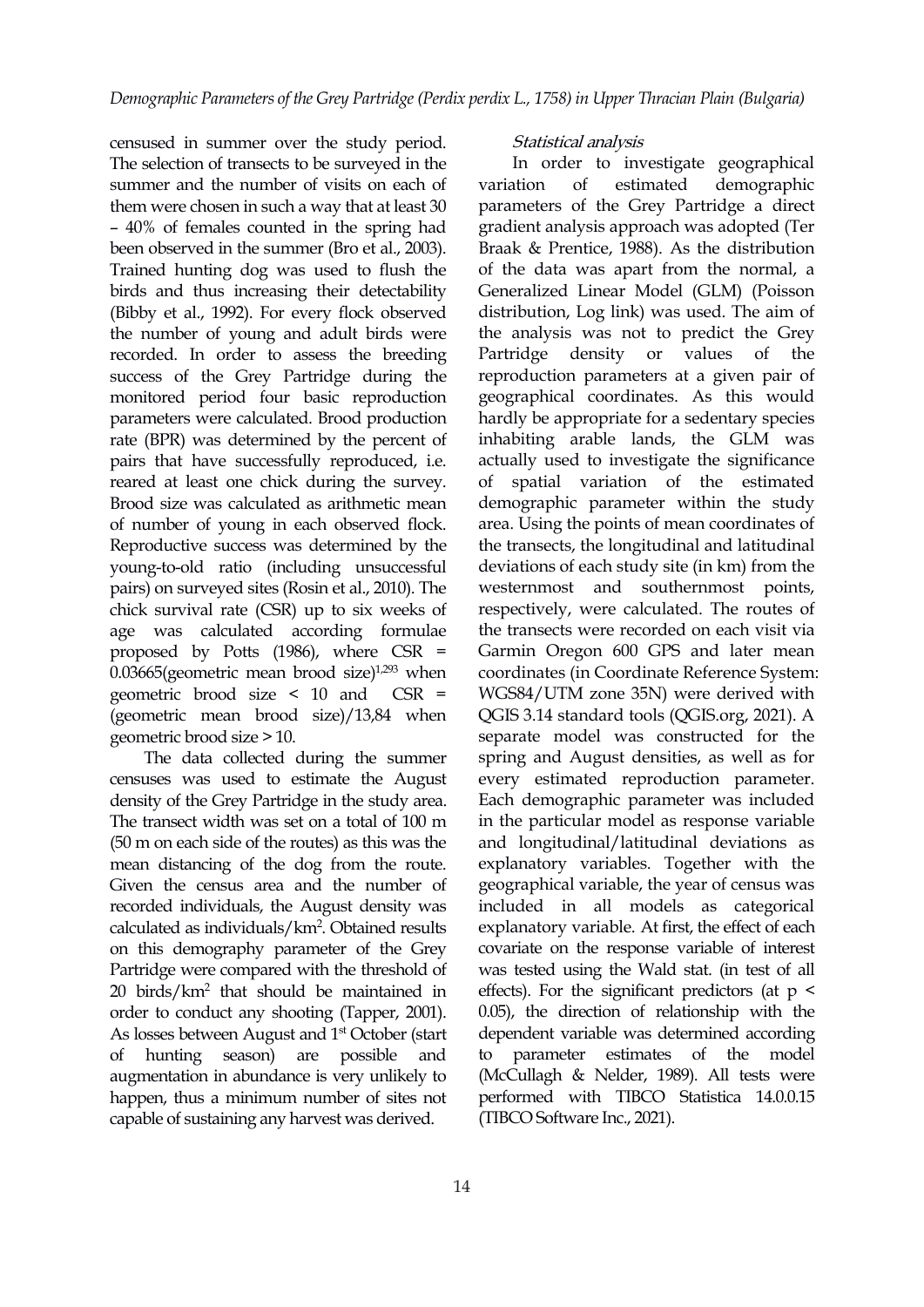#### Results

#### Breeding density

The mean breeding density of the Grey Partridge over the whole study period was  $6.27 \pm 4.73$  SD (min - max 0 - 20) pairs/km<sup>2</sup>. The test of all effects highlighted the year of census as an explanatory variable with significant effect (Wald stat. =  $17.832$ , p = 0.0001) on the breeding density. According to parameter estimates (Table 1), the breeding density in 2018 (Appendix 1) was significantly lower than in the two successive years. Both, the longitudinal (Wald stat. = 65.466, p < 0.0001) and latitudinal (Wald stat. =  $9.085$ ,  $p = 0.0026$ ) deviations, were determined by the test of all effects as significant predictors of the Grey Partridge breeding density within the study area. The breeding density decreased as the longitude increased (negative parameter estimate) and as the latitude decreased (positive parameter estimate), with the former showing higher significance (Table 1).

#### Reproduction parameters

The average values of Grey Partridge reproduction parameters in 2018, 2019 and 2020 are presented in Table 2. When performed for each of the estimated reproduction parameters of the Grey Partridge, the test of all effects showed statistically significant effect of years on brood size (Wald stat. = 12.3712,  $p = 0.0021$ ) and BPR (Wald stat. = 12.064,  $p = 0.0024$ ), but not on reproductive success (Wald stat. =  $3.9036$ ,  $p = 0.1421$ ) and CSR (Wald  $^2$  = 1.4512, p = 0.4840). According demographic indica to parameter estimates, only the year 2018 (of all three categorical variables) had significant positive effect on the brood size (Parameter estimate =  $0.2018$ , Wald stat. =  $8.1532$ , p = 0.0043) and negative on the BPR (Parameter estimate =  $-0.0862$ , Wald stat. = 11.971, p = 0.0005). Hence, in 2018, the brood size was significantly higher and the BPR significantly lower than in the following years.

.  $p = 0.1812$ , the BPR (Long: Wald stat.  $=$ The model showed no statistically significant effect of the geographical location on the brood size (Long: Wald stat. = 1.0395, p = 0.308; Lat: Wald stat. = 1.7879, 0.247,  $p = 0.6194$ ; Lat: Wald stat. = 2.753,  $p$ = 0.0971), the reproductive success (Long: Wald stat. = 0.5321, p = 0.4657; Lat: Wald stat. = 2.2251,  $p = 0.1358$ ) and the CSR (Long: Wald stat. = 0.0622, p = 0.8030; Lat: Wald stat. =  $0.4320$ ,  $p = 0.511$ ) for the test of all effects.

#### Au[gu](https://orcid.org/0000-0002-8522-3769)st density

Mean August density of the Grey Partridge over the 3-year period was  $57.32 \pm$ 41.82 SD (min – max 0 – 148.06) individuals/km<sup>2</sup> . It averaged 59.06 ± 59.01 SD (min – max 0 - 210.67),  $60.53 \pm 64.66$  SD (min – max 0 - 250) and  $44.40 \pm 28.93$  SD (min – max  $0 - 89.56$ ) individuals/ $km<sup>2</sup>$  in in 2018, 2019 and 2020, respectively. According to the test of all effect, the categorical variables (the years of censuses) were significantly related to the August density (Wald stat. = 52.336, p < 0.0001). The parameter estimates of years 2018 and 2019 (Table 3) suggest significantly higher August densities of the Grey Partridge in these years compared to 2020. The test of all effects determined the longitude as the only geographical variable related significantly (Wald stat. = 533.860,  $p \le 0.0001$ ) to the density of the Grey Partridge in August, while the latitude had no significant effect (Wald stat. = 2.392,  $p = 0.1219$ ) on this demographic indicator. Parameters estimates relationship between longitude and the August density (Table 3).

At least five (IDs: 21 - 25, Appendix 2) of all surveyed sites are not expected to yield numbers over 20 individuals/km<sup>2</sup> which should sustain shooting. In sites 21 and 22 no birds were observed during spring census, so the species is considered to be absent from these areas.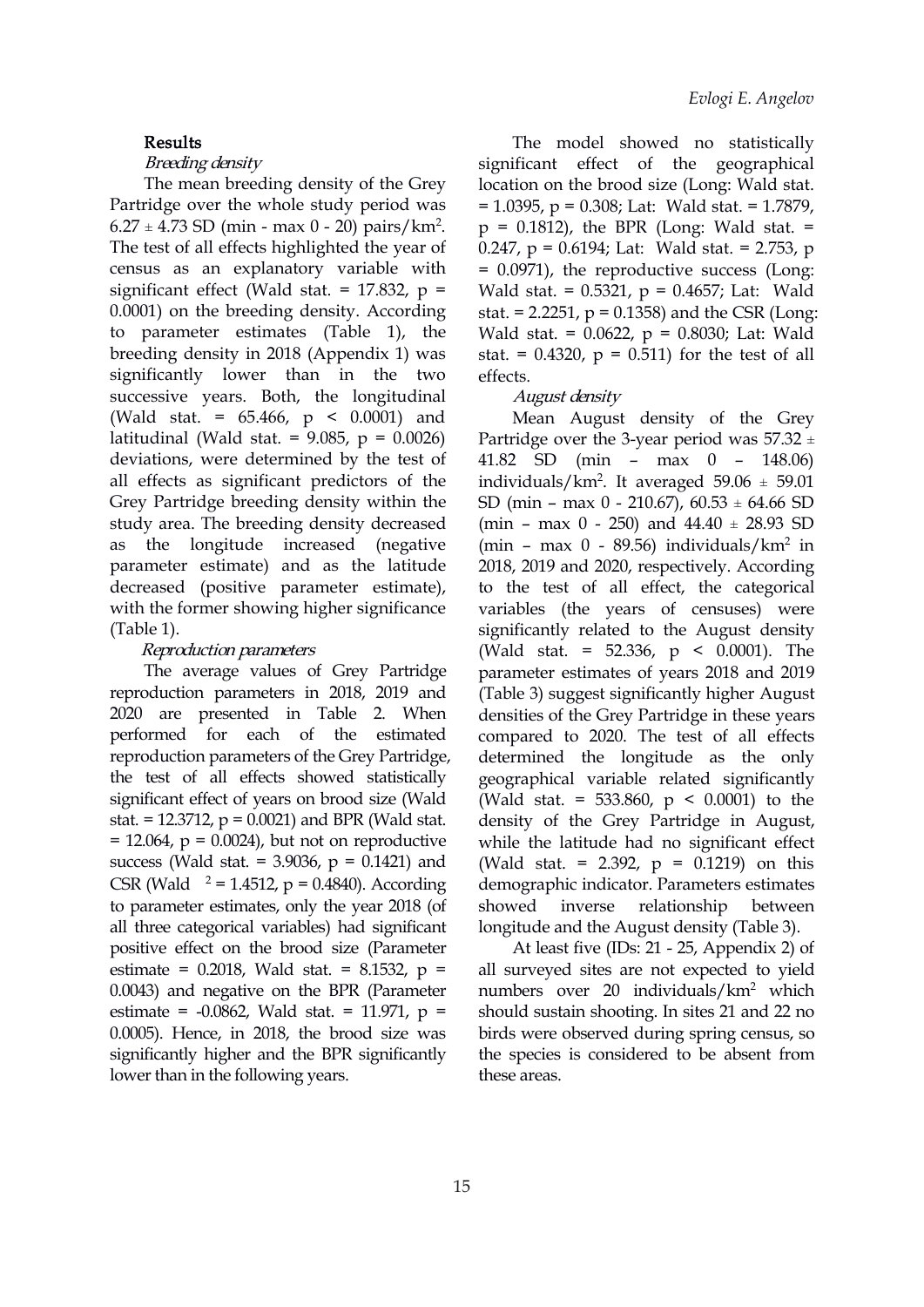Table 1. Parameter estimates of the effect of each predictor on breeding density (Poisson distribution, LOG link, the year 2020 was set as a reference categorical variable, bolded values denote significant effects).

| <b>Effect</b> | Level of<br><b>Effect</b> | Estimate  | <b>Standard</b><br><b>Error</b> | Wald Stat. | <b>Lower CL</b><br>$95,0\%$ | <b>Upper CL</b><br>$95,0\%$ | p      |
|---------------|---------------------------|-----------|---------------------------------|------------|-----------------------------|-----------------------------|--------|
| Intercept     |                           | 1.8281    | 0.2430                          | 56.590     | 1.3519                      | 2.3045                      | 0.0000 |
| Longitude     |                           | $-0.0094$ | 0.0011                          | 65.466     | $-0.0118$                   | $-0.0072$                   | 0.0000 |
| Latitude      |                           | 0.0174    | 0.0058                          | 9.085      | 0.0061                      | 0.0289                      | 0.0026 |
| Year          | 2018                      | $-0.2851$ | 0.0714                          | 15.909     | $-0.4252$                   | $-0.1451$                   | 0.0001 |
| Year          | 2019                      | 0.0758    | 0.0650                          | 1.358      | $-0.0517$                   | 0.2034                      | 0.2440 |
| Scale         |                           | 1.0000    | 0.0000                          |            | 1.0000                      | 1.0000                      |        |

Table 2. Grey Partridge reproduction parameters per year and mean values over the study period (2018 - 2020).

|                                | 2018            | 2019            | 2020            | Mean            |
|--------------------------------|-----------------|-----------------|-----------------|-----------------|
| Mean brood size $\pm$ SD       | $12.2 \pm 4.9$  | $8.7 \pm 4.7$   | $7.8 \pm 5.4$   | $9.0 \pm 5.3$   |
| $Min - Max$                    | $1 - 21$        | $1 - 22$        | $1 - 26$        | $1 - 26$        |
| Chick survival rate $\pm$ SD   | $0.80 \pm 0.31$ | $0.49 \pm 0.20$ | $0.42 \pm 0.16$ | $0.56 \pm 0.22$ |
| Min - Max                      | $0.22 - 1.15$   | $0.22 - 0.84$   | $0.15 - 0.83$   | $0.15 - 1.15$   |
| Brood production rate $\pm$ SD | $77.1 \pm 29.4$ | $87.5 \pm 14.9$ | $88.4 \pm 15.9$ | $84.6 \pm 20.9$ |
| $Min - Max$                    | $0 - 100$       | $0 - 100$       | $0 - 100$       | $0 - 100$       |
| Reproductive success $\pm$ SD  | $4.83 \pm 2.58$ | $3.61 \pm 1.39$ | $3.55 \pm 1.23$ | $3.96 \pm 1.85$ |
| $Min - Max$                    | $0 - 8.5$       | $1.15 - 5.8$    | $2 - 5.75$      | $0 - 8.5$       |

Table 3. Parameter estimates of the effect of each predictor on August density (Poisson distribution, LOG link, the year 2020 was set as a reference categorical variable, bolded values denote significant effects).

| <b>Effect</b> | Level of<br><b>Effect</b> | Estimate  | Standard<br><b>Error</b> | Wald Stat. | <b>Lower CL</b><br>$95,0\%$ | <b>Upper CL</b><br>$95,0\%$ | p      |
|---------------|---------------------------|-----------|--------------------------|------------|-----------------------------|-----------------------------|--------|
| Intercept     |                           | 4.9016    | 0.0963                   | 2591.855   | 4.7129                      | 5.0904                      | 0.000  |
| Longitude     |                           | $-0.0126$ | 0.0005                   | 602.632    | $-0.0136$                   | $-0.0116$                   | 0.000  |
| Latitude      |                           | $-0.0047$ | 0.0024                   | 3.722      | $-0.0094$                   | 0.0001                      | 0.0536 |
| Year          | 2018                      | 0.0875    | 0.0276                   | 10.042     | 0.0334                      | 0.1416                      | 0.0015 |
| Year          | 2019                      | 0.1112    | 0.0266                   | 17.514     | 0.0591                      | 0.1633                      | 0.0001 |
| Scale         |                           | 1.0000    | 0.0000                   |            | 1.0000                      | 1.0000                      |        |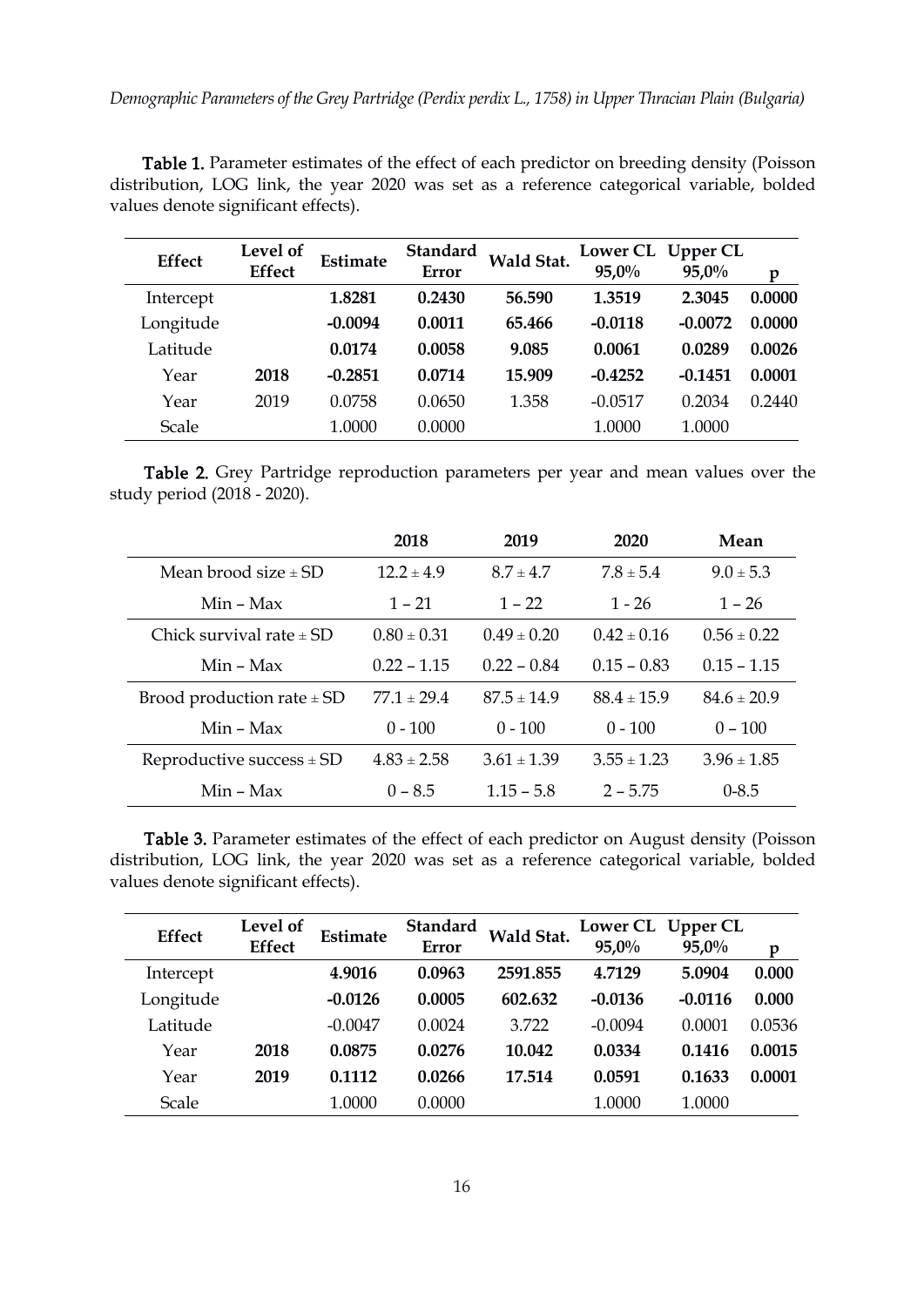#### **Discussion**

### Breeding density

The spring density in the studied part of the Upper Thracian Plain has increased between 2018 and 2020 but as Grey Partridge populations often tend to be highly fluctuating (Bro et al., 2005) longer monitoring period is needed in order to clearly determine trends of demographic breeding density is higher than recently reported in Sakar Mountain (Gruychev & Angelov, 2019) which is likely to be a result of different habitat quality provided by both breeding density in the study area and on the remaining territory of Bulgaria could hardly be reliable due to lack of sufficient data. However, the mean breeding density of the species estimated in the present study is higher than the commonly reported across Europe and North America (Carroll et al., 2021; Montagna & Meriggi, 1991; Newson et al., 2005; Ronnenberg et al., 2016) although far from levels observed in some areas in France and Czech Republic (Bro et al., 2005; Šálek et al., 2004). The current estimated densities in the Upper Thracian Plain are comparable to the levels observed in Poland (Panek, 2005) and over most of France (Bro et al., 2015). Found average density of the Grey Partridge in spring is above the expected level of 4 pairs/ $km<sup>2</sup>$  in modern farmlands where no particular measures for species' habitats improvement are carried out (Aebischer & Ewald, 2004). As the breeding density significantly decreases from west to east this statement is mostly true for the western half of the study area. Considering only these parts of the Upper Thracian Plain, estimated densities (Appendix 1) are comparable to those achieved after Grey Partridge habitat improvements in United Kingdom and Hungary (Ewald et al., 2020; Faragó et al., 2012). On the other hand, the sites in eastern half of the study area sustain density levels similar or lower than reported for areas

parameters. Grey Partridge average conservation purposes (Rymešová et al., with modern agriculture and no habitat enhancements (Ewald et al., 2020). However, most sites maintain breeding densities of more than 2 pairs/ $km^2$  (Appendix 1), thus enabling restoration of Grey Partridge population levels without releases of farm birds (Buner et al., 2011). The releases of commercially reared birds produced under intensive methods are proven ineffective for 2012), yet they are still widespread among hunting clubs in Bulgaria.

regions. Precise comparison between considerably across space due to local As [e](https://orcid.org/0000-0002-8522-3769)mphasized by Bro et al. (2005) Partridge density levels vary factors, thus obscuring trend detection. It can be hypothesized that the significant spatial trends observed in the present study may be a result of global factors either related or not to human activity. Further investigations are needed in order to determine the specific factors causing decrease of density levels towards the southern and eastern parts of the study area.

#### Reproduction parameters

in size decreased over the monitored period Mean brood size of the Grey Partridge in the Upper Thracian Plain is lower than reported in Sakar Mountain (Gruychev & Angelov, 2019) but similar to pre-decline levels in Poland (Panek, 2019) and those observed in Italy (Rosin et al., 2010). Brood but, unlike reported in some papers (Bro et al., 2015), it did not cause decrease in breeding density. The BPR and reproductive success are higher than those in Sakar Mountain (Gruychev & Angelov, 2019). The average estimates of these parameters in the present study, as well as estimates of the CSR, are similar to those observed after applying special habitat management in some areas of United Kingdom and Ireland (Buckley et al., 2021; Draycott, 2012; Ewald et al., 2012), although the chick survival tend to be higher in continental Europe than in Britain, due to the different climatic characteristics of these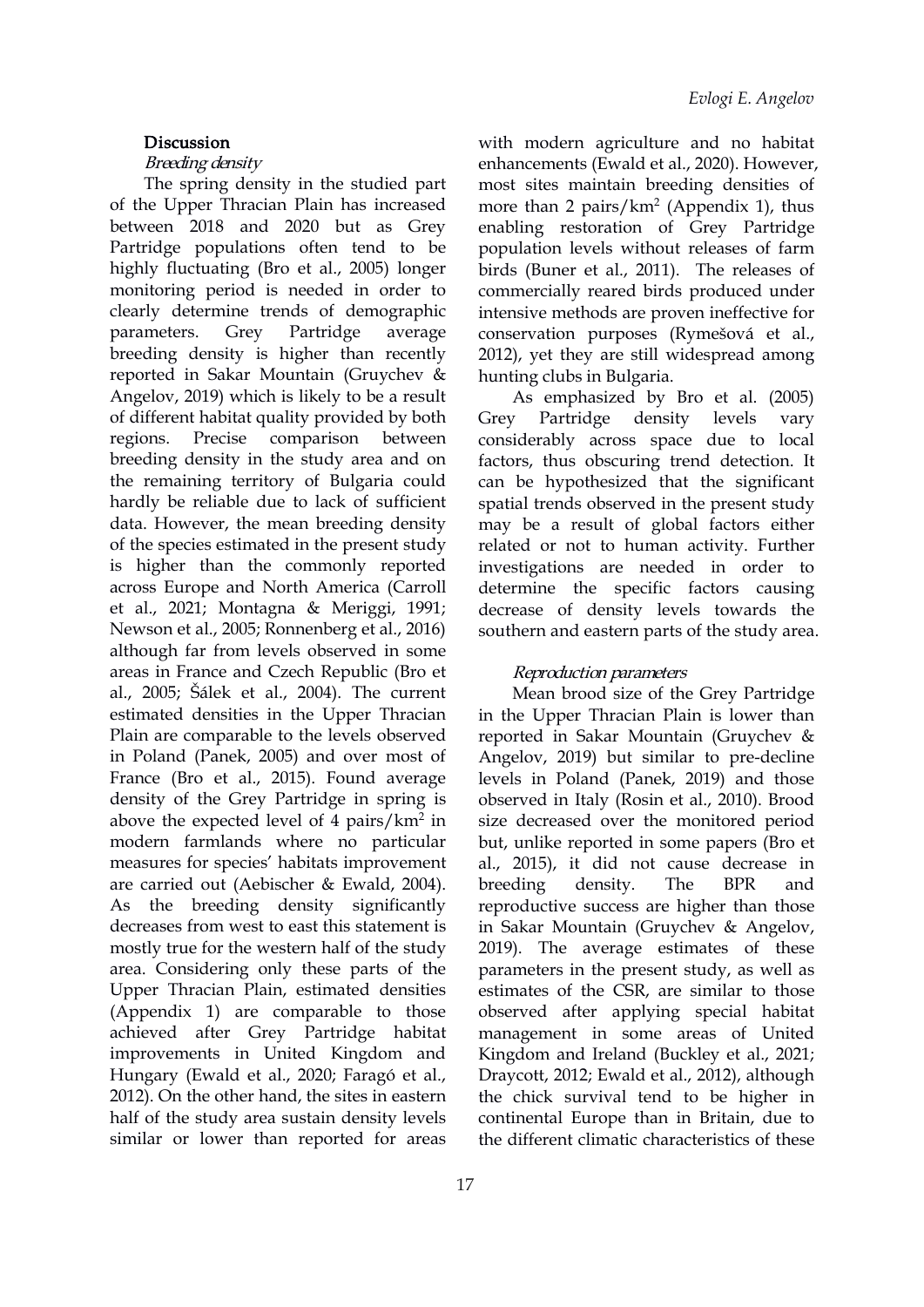reproductive success is higher than the one reported in 1980s in Poland (Panek, 2006).

#### August density

Mean August density of the Grey Partridge is higher than the one estimated in Hungary (Faragó et al., 2012) and such as the breeding density decreases towards eastern limit of the study area. Results of the present paper show that at least 24% of surveyed sites in summer will produce autumn densities lower than the minimum required, according to Tapper (2001), for conducting shooting. The same author emphasizes that Grey Partridge population with such density in the autumn, after 55% winter losses, is capable to sustain density of 4.5 pairs/km<sup>2</sup> in the next spring, on Their Distribut farmland where no species' habitat improvements are applied. However, in sites 16 and 17 (Appendix 1), mean spring densities fail to reach these expected levels, albeit the mean estimated August densities were higher than 20 individuals/km<sup>2</sup> (Appendix 2). This could be caused by multiple environmental or management factors but, more importantly, these results suggest setting even higher autumn density threshold for conducting Grey Partridge shooting in some parts of the Upper Thracian Plain.

#### Conclusions

Despite the fact that the reproduction parameters of the Grey Partridge show no spatial trends across the study area and sustain relatively high levels, both spring and August densities remained low in eastern parts over the monitored period. This could be a result of multiple factors such as high winter losses, overshooting or emigration due to the lack of suitable nesting habitats. In general, further research on factors determining high spatial variation is necessary as the results of the present study suggest that diverse partridge *Perdix perdix* population management approach will be needed

regions (Potts, 1988). Observed across different parts of the Upper Thracian Plain. It is likely that restoration and management of the populations trough habitat enhancement will be most appropriate.

#### Acknowledgements

The present study is partially funded by Grant B-23 of 2018, University of Forestry – Sofia. We are greatly thankful to Gradimir Gruychev for his advice during research [a](https://orcid.org/0000-0002-8522-3769)nd paper preparation.

#### References

- Aebischer, N.J. & Kavanagh, B. (1997). Grey Partridge Perdix perdix. In E.J.M. Hagemeijer & M.J. Blair (Eds.) The EBCC Atlas of European Breeding Birds: Their Distribution and Abundance. (Edition 1, pp. 212-213) London, UK: T. & A.D. Poyser.
- Aebischer, N. & Ewald, J. (2004). Managing the UK Grey Partridge Perdix perdix Population change, reproduction, habitat and shooting. *Ibis*, 146(Suppl. 2), 181-191. doi: [10.1111/j.1474-919X.2004.00345.x](http://dx.doi.org/10.1111/j.1474-919X.2004.00345.x).
- Báldi, A. & Faragó, S. (2007). Long-term changes of farmland game populations in post-socialist country (Hungary). Agriculture, Ecosystems & Environment, <sup>118</sup>, 307-311. doi: [10.1016/j.agee.2006.05.021.](https://doi.org/10.1016/j.agee.2006.05.021)
- Bibby, C. J., Burgess, N. D. & Hill, D. A. (1992). Bird Census Techniques. London, UK: Academic press limited.
- BirdLife International. (2016). Perdix perdix. The IUCN Red List of Threatened Species 2016: e.T22678911A85929015. 10.2305/IUCN.UK.2016- [3.RLTS.T22678911A85929015.en.](https://dx.doi.org/10.2305/IUCN.UK.2016-3.RLTS.T22678911A85929015.en)
- Bro, E., Deldalle, B., Massot, M., Reitz, F. & Selmi, S. (2003). Density dependence of reproductive success in grey partridge Perdix perdix populations in France: management implications. Wildlife Biology, 9, 93-102. doi: [10.2981/wlb.2003.031.](https://doi.org/10.2981/wlb.2003.031)
- Bro, E., Reitz, F. & Landry, P. (2005). Grey status in central northern France: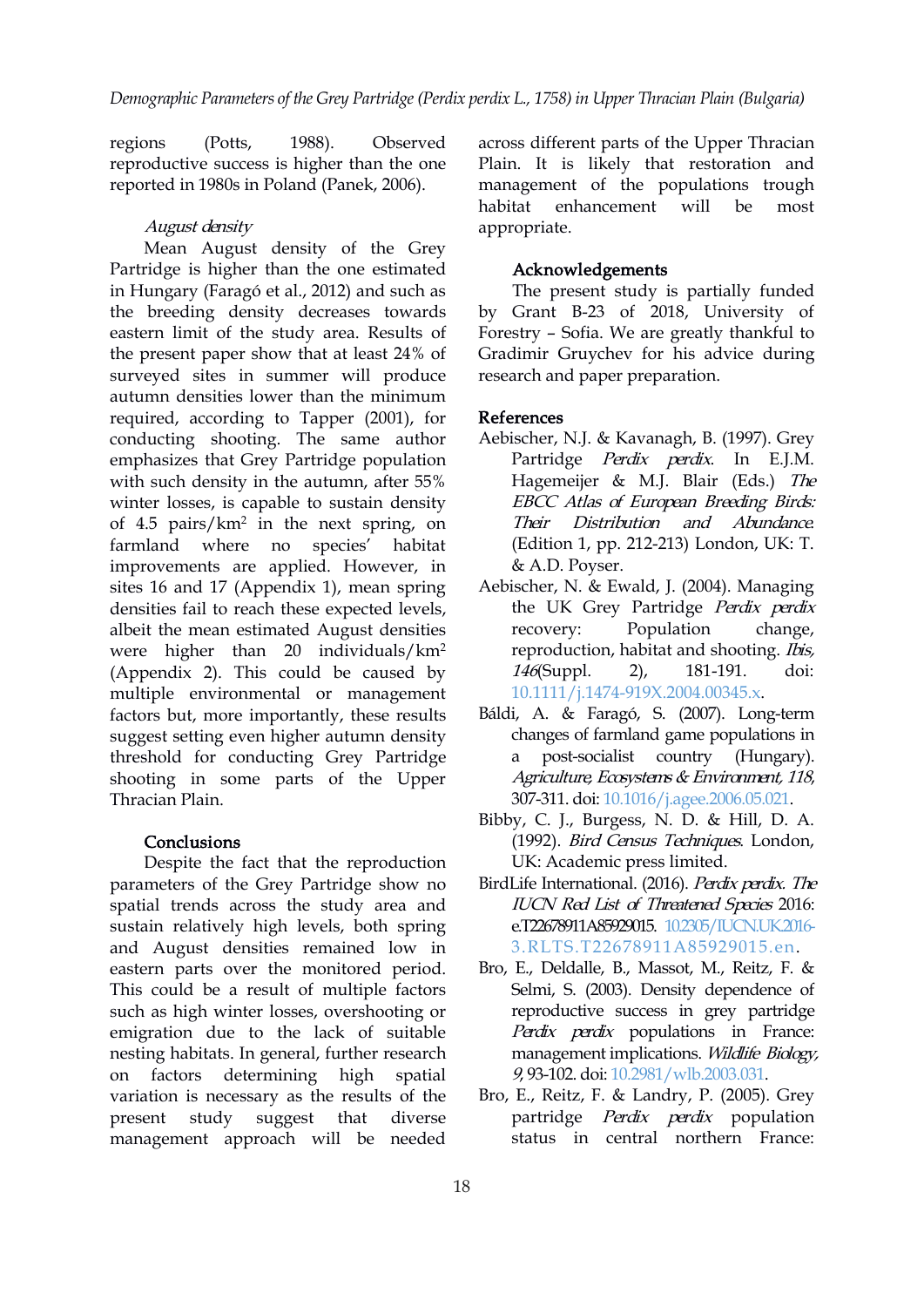spatial variability in density and 1994- 2004 trend. Wildl. Biol. 11, 287-298. doi: [10.2981/0909-6396\(2005\)11\[287:GPPPPS\]2.0.CO;2](http://dx.doi.org/10.2981/0909-6396(2005)11%5b287:GPPPPS%5d2.0.CO;2)

- Bro, E., Santin-Janin, H. & Reitz, F. (2015). L'évolution récente des populations gérées de perdrix grise perdix perdix de plaine reflète surtout les variations du succès de la reproduction. Alauda, 83(4), 241-246.
- Buckley, K., Gorman, C., Martyn, M., Kavanagh, B., Copland, A. & McMahon, B. (2021). Coexistence without conflict, the recovery of Ireland's endangered wild grey partridge Perdix perdix. European Journal of Wildlife Research, 67, 58. doi: [10.1007/s10344-021-01470-w.](https://doi.org/10.1007/s10344-021-01470-w)
- Buner, F., Browne, S. & Aebischer, N. (2011). methods for the re-establishment of a redlisted galliform, the grey partridge (Perdix perdix). Biological Conservation, <sup>144</sup>(1), 593- 601.doi: [10.1016/j.biocon.2010.10.017.](https://doi.org/10.1016/j.biocon.2010.10.017)
- Carroll, J. P., McGowan, P. J. K., & Kirwan, G. M. (2020). Gray Partridge (Perdix perdix), version 1.0. In S. M. Billerman (Ed.). Birds of the World. Ithaca, NY, USA: Cornell Lab of Ornithology. doi: [10.2173/bow.grypar.01](https://doi.org/10.2173/bow.grypar.01).
- Draycott, R.A.H. (2012). Restoration of a sustainable wild grey partridge shoot in eastern England. Animal Biodiversity and Conservation, 35, 381-386. doi: [10.32800/abc.2012.35.0381.](https://doi.org/10.32800/abc.2012.35.0381)
- Ewald, J. A., Potts, G. R. & Aebischer, N. J. (2012). Restoration of a wild grey partridge shoot: a major development in the Sussex study, UK. Animal Biodiversity and Conservation, <sup>35</sup>(2), 363– 369. doi: [10.32800/abc.2012.35.0363](http://dx.doi.org/10.32800/abc.2012.35.0363).
- Ewald, J.A., Sotherton, N.W., & Aebischer, N.J. (2020). Research into practice: gray ornithofauna in partridge (Perdix perdix) restoration in Bulgaria: Green Balkans, 32 p. Southern England. Frontiers in Ecology and Evolution, 8(517500), 1-13. doi: [10.3389/fevo.2020.517500](https://doi.org/10.3389/fevo.2020.517500).
- Faragó, S., Dittrich, G., Horváth–Hangya, K. & Winkler, D. (2012). Twenty years of the grey partridge population in the LAJTA

(Western Hungary). Animal Biodiversity and Conservation, <sup>35</sup>(2), 311– 319. doi: [10.32800/abc.2012.35.0311](http://dx.doi.org/10.32800/abc.2012.35.0311).

- Gerasimov, G. & Mitev, I. (2007). Grey Partridge Perdix perdix. In P. Iankov (Ed.). Atlas of breeding Birds in Bulgaria. (Conservation series 10 pp. 200-201). Sofia, Bulgaria: BSPB.
- Gruychev, G. & Angelov, E. (2019). Density of Grey Partridge (Perdix perdix Linnaeus, 1785) Population in Sakar Mountain (SE Bulgaria) and the Effect of [W](https://orcid.org/0000-0002-8522-3769)eather and Habitats. Ecologia Balkanica, 11(1), 51-62.
- Hunting and Game Preservation Act. (2000). StateGazette, 78, 26.09.2000. (In Bulgarian).
- Experimental assessment of release (2009). Decline and potential recovery Kuijper, D., Oosterveld, E. & Wymenga, E. of the European grey partridge (Perdix perdix) population—a review. European Journal of Wildlife Research, 55(5), 455-463. doi: [10.1007/s10344-009-0311-2.](https://doi.org/10.1007/s10344-009-0311-2)
	- McCullagh, P., & Nelder, J. A. (1989). Generalized linear models, 2<sup>nd</sup> ed. London, Chapman and Hall. doi: [10.1201/9780203753736.](https://doi.org/10.1201/9780203753736)
	- McGowan, P. J. K. & Kirwan, G. M. (2015). Grey Partridge (Perdix perdix). In J. del Hoyo, A. Elliott, J. Sargatal, D. A. Christie & E. de Juana (Eds.). Handbook of the Birds of the World Alive. Barcelona, Spain: Lynx Edicions. Retrieved from Handbook of the Birds of the World Alive. Retrieved from [birdsoftheworld.org](https://birdsoftheworld.org/hbw/species/grypar/1.0).
	- Montagna, D. & Meriggi, A. (1991). Population dynamics of grey partridge in northern Italy. Bollettino di zoologia, <sup>58</sup>(2), 151-155. doi: [10.1080/11250009109355746.](https://doi.org/10.1080/11250009109355746)
	- Nankinov, D. et al. (2004). *Breeding totals of* ornithofauna in Bulgaria. Plovdiv,
	- Newson, S. E., Woodburn, R. J. W., Noble, D. G., Baillie, S. R. & Gregory, R. D. (2005). Evaluating the Breeding Bird Survey for producing national population size and density estimates. Bird Study, <sup>52</sup>(1), 42–54. doi: [10.1080/00063650509461373.](https://doi.org/10.1080/00063650509461373)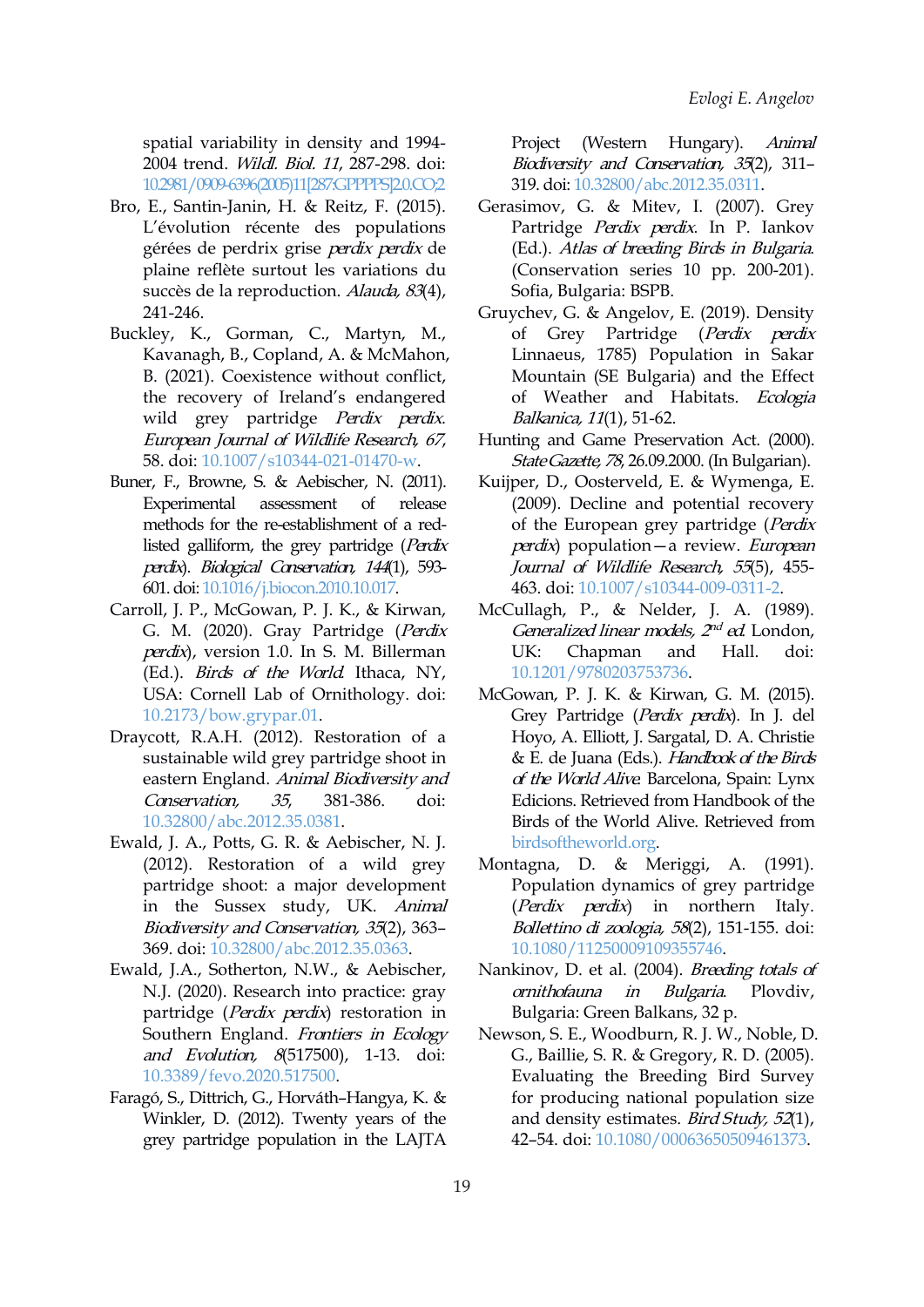*Demographic Parameters of the Grey Partridge(Perdix perdix L., 1758) in Upper Thracian Plain (Bulgaria)*

- Panek, M. (1998). Use of call counts for estimating spring density of Grey Partridge Perdix perdix. Acta ornitologica, 33, 143-148.
- Panek, M. (2005). Demography of grey partridges Perdix perdix in Poland in the years 1991-2004: Reasons of population decline. European Journal of Wildlife Research, 51, 14-18. doi: [10.1007/s10344-](https://doi.org/10.1007/s10344-005-0079-y) 005-0079-y.
- Panek, M. (2006). Monitoring Grey Partridge (Perdix perdix) Populations in Poland: Methods and Results. Wildlife Biology in Practice, <sup>2</sup>(2), 72-78 doi: [10.2461/wbp.2006.2.9.](https://doi.org/10.2461/wbp.2006.2.9)
- Panek, M. (2019). Long-term changes in chick survival rate and brood size in the Grey Partridge Perdix perdix in Poland. Bird Study, <sup>66</sup>, 289 - 292. doi: [10.1080/00063657.2019.1638342.](http://dx.doi.org/10.1080/00063657.2019.1638342)
- Patev, P. (1950). *Birds of Bulgaria*. Sofia, Bulgaria: BAS. (In Bulgarian).
- Potts, G. R. (1986). The Partridge. Pesticides, predation and conservation. London, UK: Collins.
- Potts, G. R. (1988). Causes of the decline of the partridge in Europe and North America and recommendations for future management. In. Pielowski, Z. (Ed.). Common Partridge. Iinternational Symposium (Perdix perdix L.). Warsaw, Poland: Zarzgd Giowny Polskiego Zwiazku towieckiego.
- Potts, G.R. & Aebischer, N.J. (1995). Population dynamics of the grey partridge Perdix perdix 1793-1993: management. *Ibis, 137* (s1), 29-37.
- OGIS.org. (2021). OGIS Geographic Information System. QGIS Association. Retrieved from [qgis.org.](http://www.qgis.org)
- Ronnenberg, K., Strauß, E. & Siebert, U. (2016). Crop diversity loss as primary cause of grey partridge and common pheasant decline in Lower Saxony, Germany. BMC ecology, 16(1), 39. doi: [10.1186/s12898-016-0093-9.](https://doi.org/10.1186/s12898-016-0093-9)
- Rosin, A., Merrigi, A., Pella, F. & Zaccaroni, M. (2010). Demographic parameters of

reintroduced grey partridges in central Italy and the effect of weather. European Journal of Wildlife Research, 56, 369-375. doi: [10.1007/s10344-009-0329-5.](https://doi.org/10.1007/s10344-009-0329-5)

- Rymešová, D., Tomasek, O., Šálek, M. (2012). Differences in mortality rates, dispersal distances and breeding success of commercially reared and wild grey partridges in the Czech agricultural landscape. European Journal of Wildlife Research, 59. doi: [10.1007/s10344-012-](https://doi.org/10.1007/s10344-012-0659-6) 0659-6.
- Šálek, [M.](https://orcid.org/0000-0002-8522-3769) E., Marhoul, P. & Pintíř, J. (2002). Spring to autumn home range and habitat use of a high density population of the grey partridge (Perdix perdix) in Praha, Czech Republic. Folia Zoologica, 51, 299-306.
- Šálek, M., Marhoul, P., Pintíř, J. Kopecký, T. & Slabý, L. (2004). Importance of unmanaged wasteland patches for the Grey Partridge Perdix perdix in suburban habitats. Acta Oecologica, <sup>25</sup>, 23-33. doi: [10.1016/j.actao.2003.10.003](https://doi.org/10.1016/j.actao.2003.10.003).
- Simeonov, S., Michev, T. & Nankinov, D. (1990). Fauna Bulgarica. Vol. 20. Aves. Part I. Sofia, Bulgaria: Bulgarian Academy of Sciences. (in Bulgarian, English and Russian summary).
- Stamen Design. (2021). Terrain maps. Retrived from [maps.stamen.com](http://maps.stamen.com/).
- Tapper, S.C. (2001). Conserving the Grey Partridge. Fordingbridge, UK: Game & Wildlife Conservation Trust. (Formerly The Game Conservancy Trust.)
- Monitoring, modelling and of gradient analysis. Advances in Ter Braak. C., & Prentice, I. (1988). A theory Ecological Research, <sup>18</sup>, 271-317. doi: [10.1016/S0065-2504\(08\)60183-X](https://doi.org/10.1016/S0065-2504(08)60183-X).
	- TIBCO Software Inc. (2021). Staistica, Vers. 14.0.0.15. Retrieved from [tibco.com.](https://www.tibco.com/resources/product-download/tibco-statistica-trial-download-for-windows)
	- UNICEF. (2019). Bulgaria Subnational Administrative Boundaries. Retrived from [data.humdata.org.](https://data.humdata.org/dataset/bulgaria-administrative-level-0-2-boundaries?)

Received: 16.11.2021 Accepted: 23.01.2022